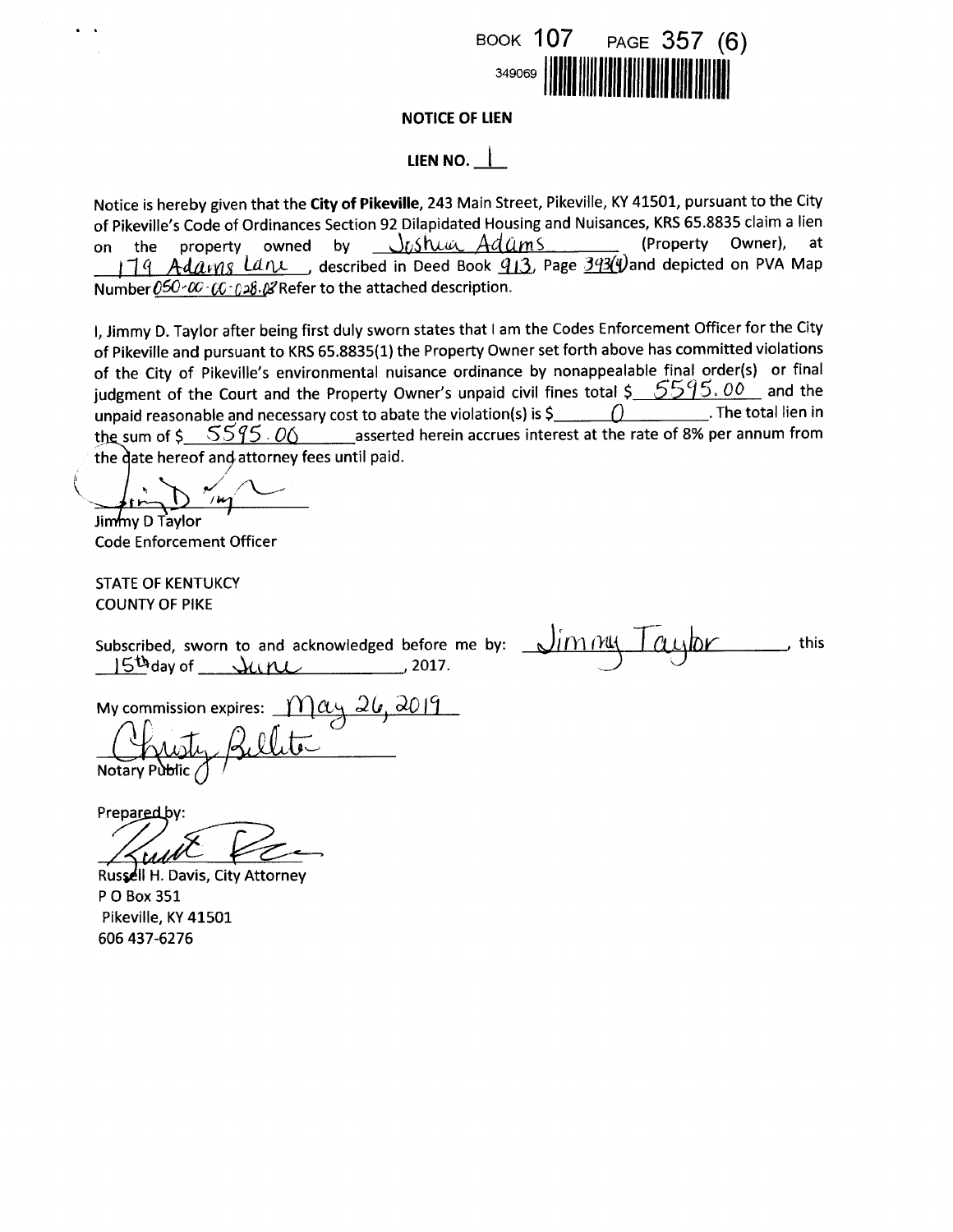| 050-00-00-028.03                                | 42810                                 |                      | Printed 11/22/2016 9:50:45 AM      |                   |
|-------------------------------------------------|---------------------------------------|----------------------|------------------------------------|-------------------|
| <b>Owner Information</b>                        |                                       | Property Information |                                    |                   |
| ADAMS JOSHUA F                                  |                                       | <b>Address</b>       | <b>I79 ADAMS LANE</b>              |                   |
|                                                 |                                       | Class                | <b>RESIDENTIAL</b>                 |                   |
| 179 ADAMS LANE                                  |                                       | Deed                 | 913 - 393                          |                   |
| PIKEVILLE KY 41501                              |                                       | <b>Tax District</b>  | S,                                 |                   |
| OTTD<br>06916                                   |                                       | Last Sale            | 쓥                                  |                   |
|                                                 |                                       | Description          | H &L FROM MCCOWN BETTY ETAL        |                   |
|                                                 |                                       | <b>Date Assessed</b> | 3an-01-2008                        |                   |
| <b>2017 Assessment Information</b>              |                                       |                      |                                    |                   |
| <b>RES: 150,000</b><br>Taxable Value: 150000    |                                       |                      |                                    |                   |
| <b>Land Information</b>                         |                                       |                      |                                    |                   |
| <b>FRONTAGE</b><br><b>LOT SIZE</b><br>$\bullet$ | <b>STREET/ROAD</b>                    | PRIVATE              | <b>FLOOD TYPE</b>                  | <b>NOWE</b>       |
| $\bullet$                                       | DRIVEWAY TYPE                         | <b>ASPHALT</b>       | <b>UTILITY TYPE</b>                | WATER, GAS, &     |
| DEPTH<br>$\bullet$                              | DRAINAGE TYPE                         |                      |                                    | <b>SEWER</b>      |
| <b>ACREAGE</b><br>۰                             | ZONING CODE                           |                      | SIDEWALKS                          | $\vec{6}$         |
| <b>NEIGHBOR TYPE</b>                            | <b>STTE COND TYPE</b>                 |                      | LAND VALUE<br><b>CIBID</b>         | <b>0000.0000P</b> |
| Improvement Information                         |                                       |                      |                                    |                   |
| <b>RES TYPE</b>                                 | PATIO TYPE                            |                      | <b>FIREPLACES</b>                  |                   |
| <b>STRUCT TYPE</b>                              | <b>YEAR BUILT</b>                     | 7661                 |                                    | 8                 |
| <b>EXT TYPE</b>                                 | FULL BATH<br>0                        |                      | <b>HEAT TYPE</b>                   |                   |
| FOUND TYPE                                      | HALF BATH<br>$\bullet$                |                      | <b>AIR TYPE</b>                    |                   |
| <b>UNDER MAIN</b><br>$\bullet$                  | <b>BEDROOMS</b><br>0                  |                      | <b>LAIMS SOLL</b>                  | 1296              |
| <b>BSMT FIN</b><br>0                            | FAM-DEN-REC<br>0                      |                      | BASEMENT SQFT                      | <b>1296</b>       |
| <b>COVER TYPE</b>                               | <b>DINING</b><br>$\bullet$            |                      | <b>GARAGE SOFT</b>                 | $\bullet$         |
| <b>ROOF TYPE</b>                                | KTCHEN                                |                      | PATIO-DECK SQFT                    | 312               |
| <b>GARAGE TYPE</b>                              | <b>TOTAL ROOMS</b>                    |                      | <b>POOL</b><br><b>TENNIS COURT</b> |                   |
| CONST TYPE<br>CONDITION TYPE                    | <b>IMPR VALUE</b><br><b>SPS IMPRO</b> | 000011               | <b>POOL SIZE</b>                   | 0                 |
|                                                 |                                       |                      |                                    |                   |

 $\mathcal{L}(\mathcal{L}(\mathcal{L}))$  . The contribution of the contribution of the contribution of  $\mathcal{L}(\mathcal{L})$ 

 $\mathcal{A}^{\mathcal{A}}$  ,  $\mathcal{A}^{\mathcal{A}}$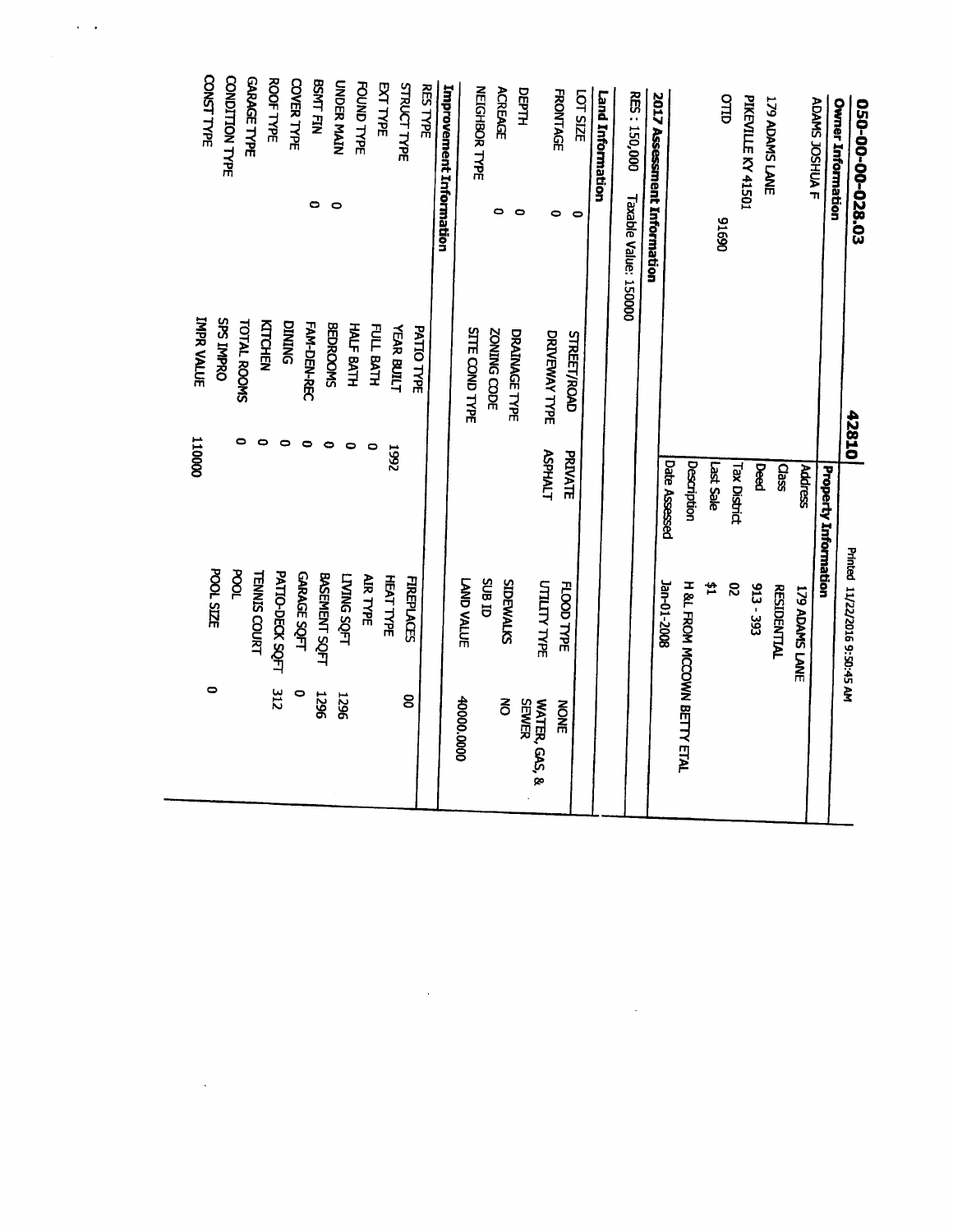## **SPECIAL WARRANTY DEED**

THIS SPECIAL WARRANTY DEED, made and entered into this  $\mathcal{A}^{\text{H}}$ day of October, 2007, by and between US BANK N.A., 202 Nicholasville Road, Lexington, Kentucky 40503, as Trustee for the Irrevocable Trust for the Benefit of Joshua F. Adams, US Bank Trust No. 040005640400, Party of the First Part and Grantor, with full power of sale and it continues to serve in said capacity, and JOSHUA F. ADAMS, a Married Person, 179 Adams Lane, Pikeville, Pike County, Kentucky 41501, Party of the Second Part and Grantee.

# WITNESSETH:

That for a nominal consideration which is hereby acknowledged, the Grantor pursuant to

Order of the Pike District Court entered June 29, 2007, hereby conveys to the Grantees, his heirs,

representatives and assigns, in fee simple, with Covenant of Special Warranty in the following

described real property, situated in Pike County, Kentucky, to-wit:

**ADAMS SUB-DIVISION LOT 3** 

BEGINNING a steel T-Bar in Adams Lane right-of-way said point being a corner common with Lot 2; thence with Lot 2 N 83 degrees 40' 06" W 245.00 feet to the low waterline of the Levisa Ford of the Big Sandy River, thence downstream with river's edge N 09 degrees 05' 58" E 59.765 feet to a point thence N 181 degrees 49' 55" 47.941 feet to a point at the river's edge, said point being corner common with Lot 4; thence with Lot 4 S 83 degrees  $40'$  06" E 231.738 feet to a steel T-bar in Adams Lane right-of-way line; thence with Adams Lane S 06 degrees 19' 54" W 106.500 feet to the point of beginning.

The above described Lot 3 contains 25,628.62 square feet or 0.588 acre.

This being in all respects the same property acquired by the Grantor, as Trustee, by deed of conveyance dated October 9, 2003, and lodged for record at Deed Book 840, Page 640, in the office of the Pike County Clerk.

 $\mathbf{I}$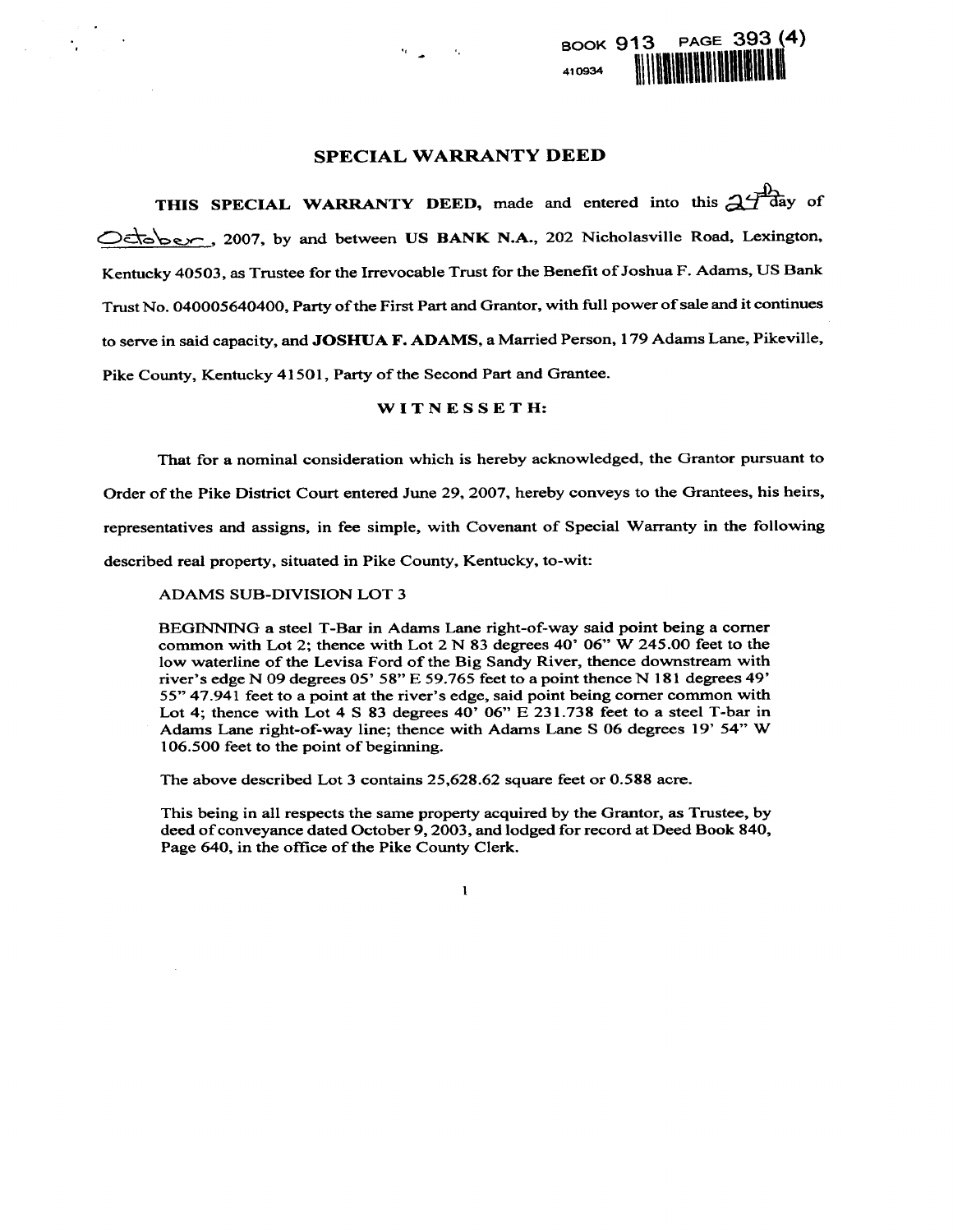TO HAVE AND TO HOLD the above-described property, together with all appurtenances and privileges thereunto belonging, unto the said Grantee, his heirs, representatives and assigns, forever.

 $\bullet_1$  .  $\bullet_2$ 

The Grantor does hereby grant and convey unto the Grantee, his heirs, representatives and assigns, all of its right, title and interest in and to the above-described real property, and does hereby covenant to and with said Grantee, his heirs, representatives and assigns, forever, that the Grantor has good and lawful right to sell and convey the interest as herein done; that the title to said property is free, clear and unencumbered, except taxes due and payable in the calendar year 2007 and all subsequent years, which Grantee hereby assumes and agrees to pay, and with the exceptions set forth herein makes this conveyance with COVENANT OF SPECIAL WARRANTY of title to said property.

This conveyance is made subject to all restrictions, conditions and easements which may appear of record, in the office of the Clerk aforesaid.

This conveyance is made by the Party of the First Part in its capacity as Trustee for the Irrevocable Trust for the Benefit of Joshua F. Adams and shall not be liable for any breach of any covenants contained herein or any liability shall be limited to the value of the assets, if any, of the trust in its hand as of the date of written notice to it of any breach.

This transaction is between a trustee to a beneficiary and therefore it is exempt from transfer tax pursuant to KRS  $142.050(8)(c)$ . The fair cash value of the property herein conveyed is \$147,000.00.

IN WITNESS WHEREOF, the Grantor has hereunto set its hand this day and year first above written.

 $\overline{2}$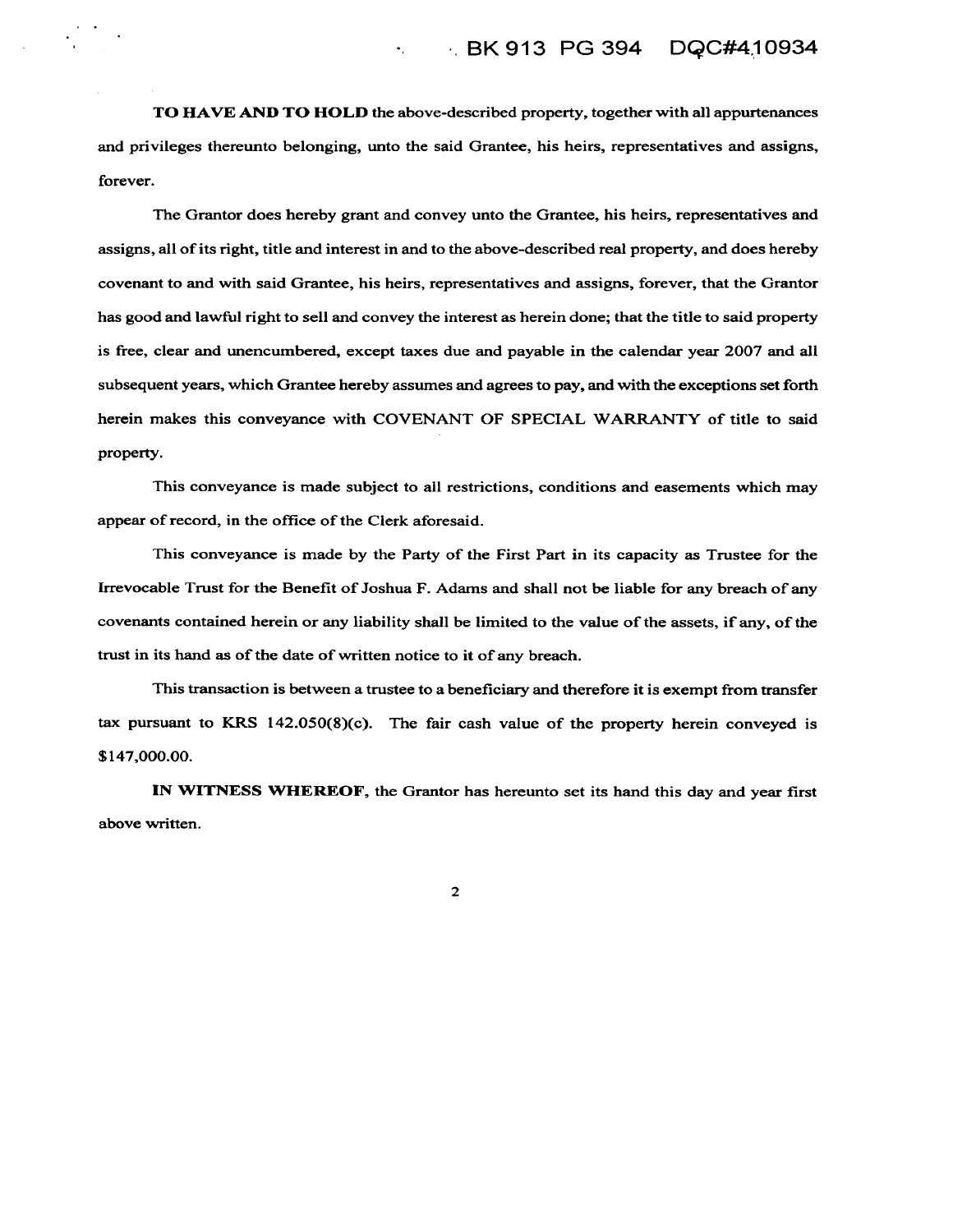#### BK 913 PG 395 DQC#410934

The Party of the Second Part executes this Deed for the sole purpose of certifying the fair market value pursuant to KRS Chapter 382; and in affirmation of this conveyance, witness the signature of the Party of the Second Part, this  $24^{\frac{11}{2}}$ day of  $\bigcirc$   $\bigcirc$   $\bigcirc$   $\bigcirc$   $\bigcirc$   $\bigcirc$  , 2007.

÷,

**PARTY OF THE FIRST PART: PARTY OF THE SECOND PART:** US BANK N.A., **Trustee** Bv: Its: **COMMONWEALTH OF KENTUCKY** <sup>)</sup> )ss. COUNTY OF  $\sqrt{ }$  $\lambda$ I, a Notary Public, in and for the State and County arrival, we have the state of the State and County arrival and sworn to before me by  $M\ell/\Delta T$ <br>L. At Kars CAL of US BANK N.A., Trustee, Party of the First Part, this  $\frac{$ I, a Notary Public, in and for the State and County aforesaid, do hereby certify that the  $11 - 4 - 2008$ My Commission Expires: NOTARY PUBLIC, STATE ATLARGE, KYMARILYN H. MEYER Notary Public, State at Large, Kentucky 2008 Mov. 4, 2008 **COMMONWEALTH OF KENTUCKY**  $\lambda$ )ss. COUNTY OF  $\frac{1}{\sqrt{2}}$ )

I, a Notary Public, in and for the State and County aforesaid, do hereby certify that the foregoing Special Warranty Deed was acknowledged and sworn to before me by Joshua F. Adams, Grantee, Party of the Second Part, this Meday of Ortochus, 2007, to be his act and deed.

My Commission Expires: 04 2n 2008 <u>Nel</u>

 $\overline{\mathbf{3}}$